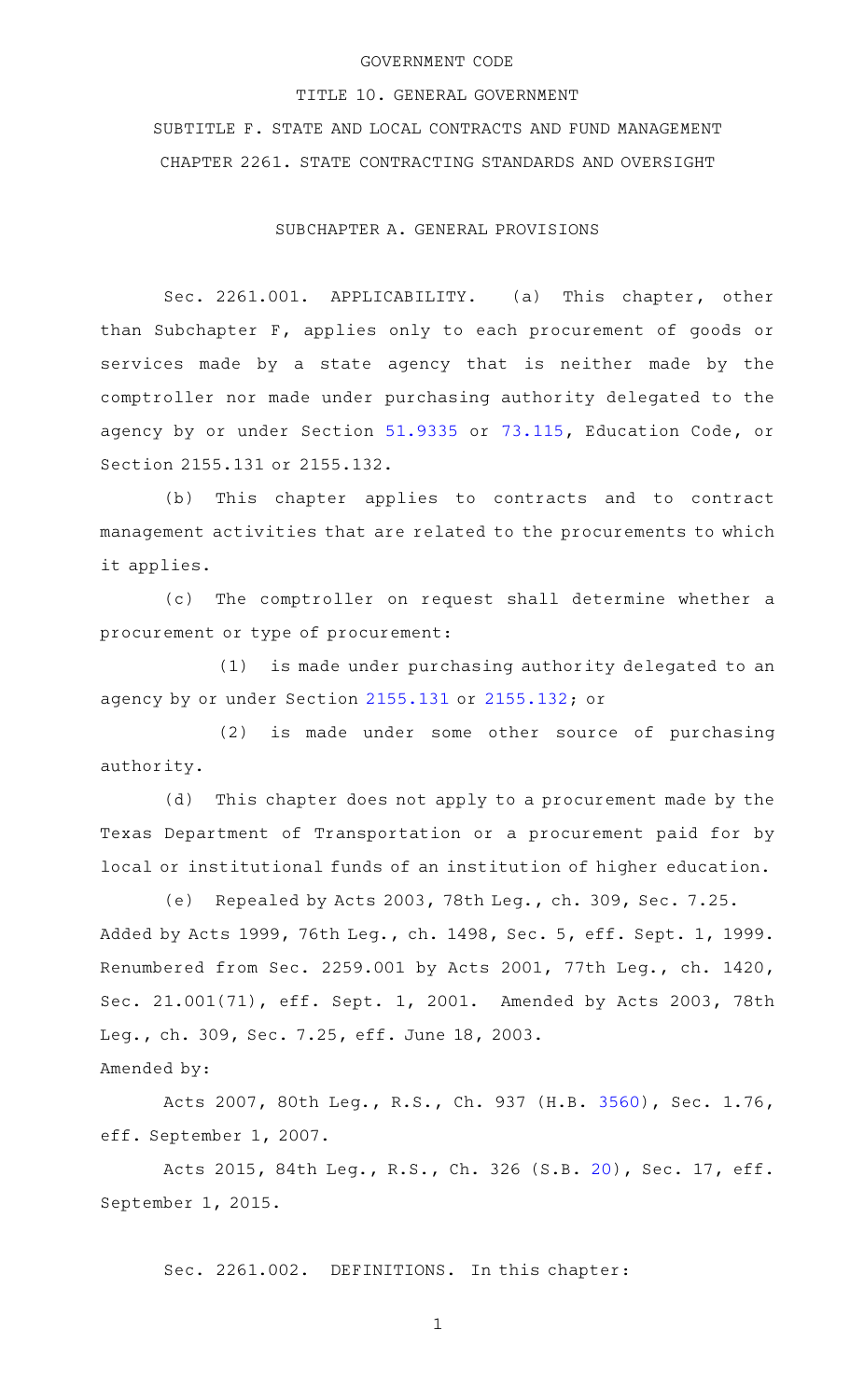(1) "Contract" includes a grant, other than a grant made to a school district or a grant made for other academic purposes, under which the recipient of the grant is required to perform a specific act or service, supply a specific type of product, or both.

(2) "State agency" has the meaning assigned by Section [2151.002](http://www.statutes.legis.state.tx.us/GetStatute.aspx?Code=GV&Value=2151.002).

Added by Acts 1999, 76th Leg., ch. 1498, Sec. 5, eff. Sept. 1, 1999. Renumbered from Sec. 2259.002 by Acts 2001, 77th Leg., ch. 1420, Sec. 21.001(71), eff. Sept. 1, 2001.

Sec. 2261.003. OPEN MARKET PURCHASES. This chapter does not require a state agency to purchase a good or service under contract if the agency is authorized under other law to purchase the good or service on the open market.

Added by Acts 1999, 76th Leg., ch. 1498, Sec. 5, eff. Sept. 1, 1999. Renumbered from Sec. 2259.003 by Acts 2001, 77th Leg., ch. 1420, Sec. 21.001(71), eff. Sept. 1, 2001.

#### SUBCHAPTER B. CONTRACTOR SELECTION

Sec. 2261.051. COMPETITIVE CONTRACTOR SELECTION PROCEDURES. Each state agency shall assess its contractor selection procedures and use competitive selection procedures to the greatest extent possible when selecting contractors. Added by Acts 1999, 76th Leg., ch. 1498, Sec. 5, eff. Sept. 1, 1999.

Renumbered from Sec. 2259.051 by Acts 2001, 77th Leg., ch. 1420, Sec. 21.001(71), eff. Sept. 1, 2001.

Sec. 2261.052. DETERMINING LOWEST AND BEST BID OR PROPOSAL. (a) In determining the lowest and best bid or proposal, a state agency shall consider:

(1) the vendor's price to provide the good or service;

(2) the probable quality of the offered good or service; and

(3) the quality of the vendor's past performance in contracting with the agency, with other state entities, or with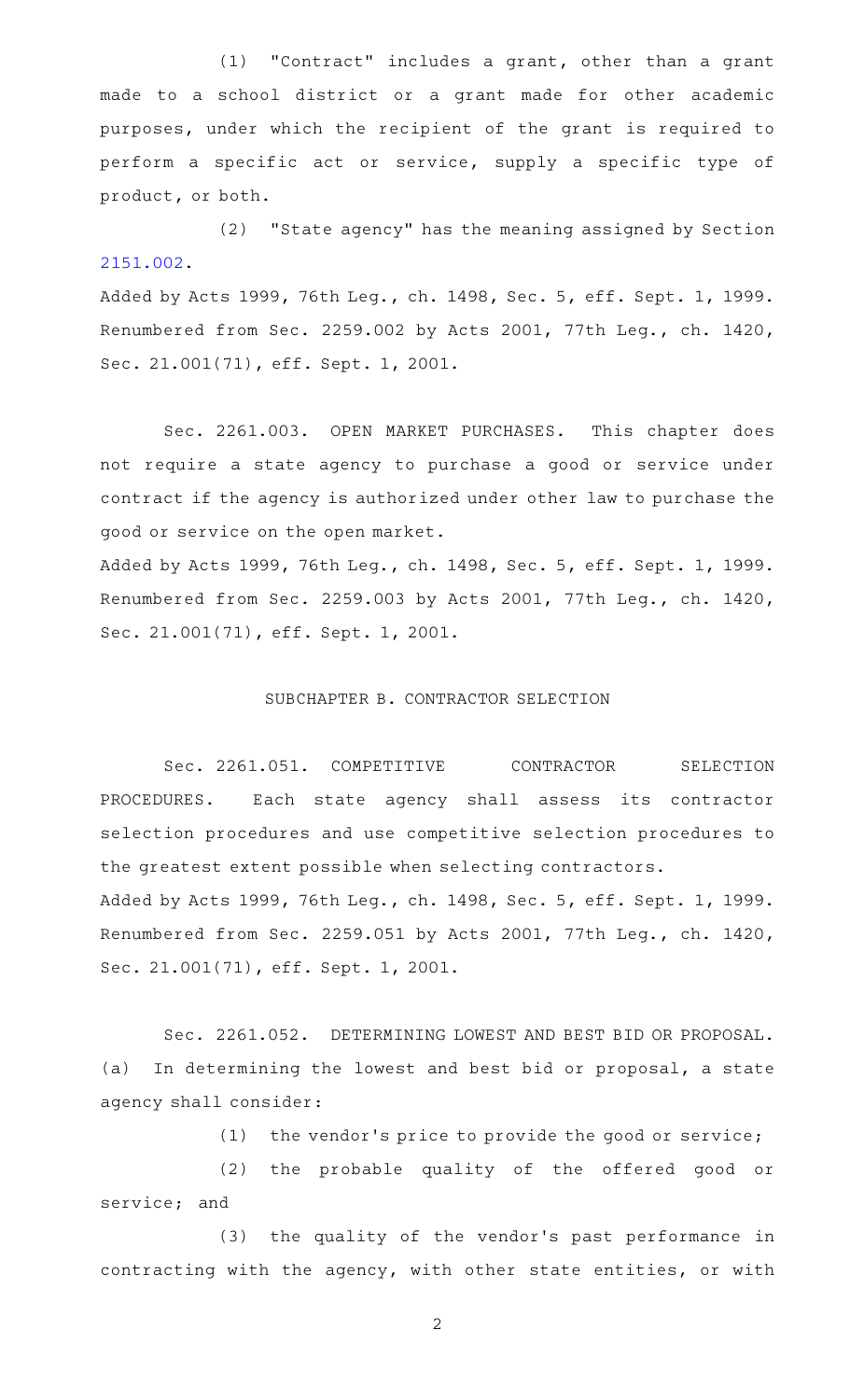private sector entities.

(b) This section does not apply to a procurement covered by Section [2155.144](http://www.statutes.legis.state.tx.us/GetStatute.aspx?Code=GV&Value=2155.144). Added by Acts 1999, 76th Leg., ch. 1498, Sec. 5, eff. Sept. 1, 1999.

Renumbered from Sec. 2259.052 by Acts 2001, 77th Leg., ch. 1420, Sec. 21.001(71), eff. Sept. 1, 2001.

Sec. 2261.0525. CERTIFICATION OF VENDOR ASSESSMENT PROCESS. (a) Before a state agency may award a contract to a vendor, the agency 's procurement director must review the process and all documents used by the agency to assess each vendor who responded to the solicitation. The procurement director must certify in writing that:

(1) the agency assessed each vendor's response to the solicitation using the evaluation criteria published in the solicitation or, if applicable, the written evaluation criteria established by the agency; and

(2) the final calculation of scoring of responses was accurate.

(b) A state agency shall justify in writing any change in the scoring of a vendor that occurs following the initial assessment and scoring of responses. The written justification must be reviewed by the agency's procurement director. The procurement director shall certify in writing that the change in scoring was appropriate.

(c)AAA state agency 's procurement director may delegate to a person whose position in the agency 's procurement office is at least equal to the position of contract manager the certification authority under this section if the agency has met the conditions prescribed by the comptroller under Section [2262.053](http://www.statutes.legis.state.tx.us/GetStatute.aspx?Code=GV&Value=2262.053)(h).

(d)AAA written certification or justification required by this section must be placed in the contract file. Added by Acts 2019, 86th Leg., R.S., Ch. 953 (S.B. [65](http://www.legis.state.tx.us/tlodocs/86R/billtext/html/SB00065F.HTM)), Sec. 23, eff. September 1, 2019.

Sec. 2261.053. PROHIBITION ON CERTAIN BIDS AND CONTRACTS. (a) In this section: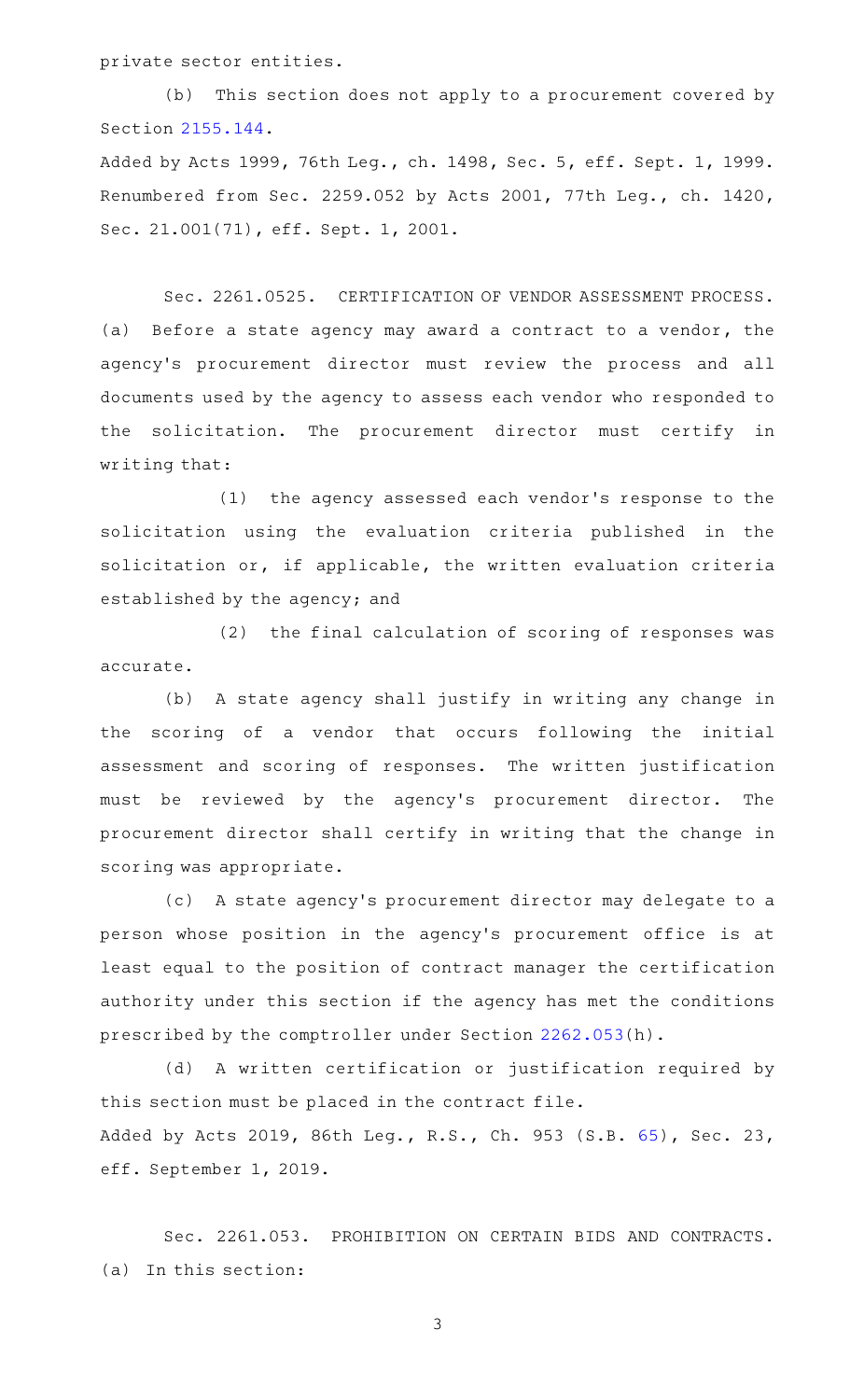(1) "Disaster" has the meaning assigned by Section [418.004.](http://www.statutes.legis.state.tx.us/GetStatute.aspx?Code=GV&Value=418.004)

(2) "Hurricane Katrina" means the hurricane of that name that struck the gulf coast region of the United States in August 2005.

(b) Except as provided by Subsection  $(c)$ , a state agency may not accept a bid or award a contract that includes proposed financial participation by a person who, during the five-year period preceding the date of the bid or award, has been:

(1) convicted of violating a federal law in connection with a contract awarded by the federal government for relief, recovery, or reconstruction efforts as a result of Hurricane Rita, as defined by Section [39.459,](http://www.statutes.legis.state.tx.us/GetStatute.aspx?Code=UT&Value=39.459) Utilities Code, Hurricane Katrina, or any other disaster occurring after September 24, 2005; or

(2) assessed a penalty in a federal civil or administrative enforcement action in connection with a contract awarded by the federal government for relief, recovery, or reconstruction efforts as a result of Hurricane Rita, as defined by Section [39.459,](http://www.statutes.legis.state.tx.us/GetStatute.aspx?Code=UT&Value=39.459) Utilities Code, Hurricane Katrina, or any other disaster occurring after September 24, 2005.

(c)AAA bid or award subject to the requirements of this section must include the following statement:

"Under Section [2261.053](http://www.statutes.legis.state.tx.us/GetStatute.aspx?Code=GV&Value=2261.053), Government Code, the contractor certifies that the individual or business entity named in this bid or contract is not ineligible to receive the specified contract and acknowledges that this contract may be terminated and payment withheld if this certification is inaccurate."

(d) If a state agency determines that an individual or business entity holding a state contract was ineligible to have the bid accepted or contract awarded under Subsection (b), the state agency may immediately terminate the contract without further obligation to the contractor.

(e) This section does not create a cause of action to contest a bid or award of a state contract. Added by Acts 2007, 80th Leg., R.S., Ch. 1302 (S.B. [608](http://www.legis.state.tx.us/tlodocs/80R/billtext/html/SB00608F.HTM)), Sec. 3, eff. September 1, 2007.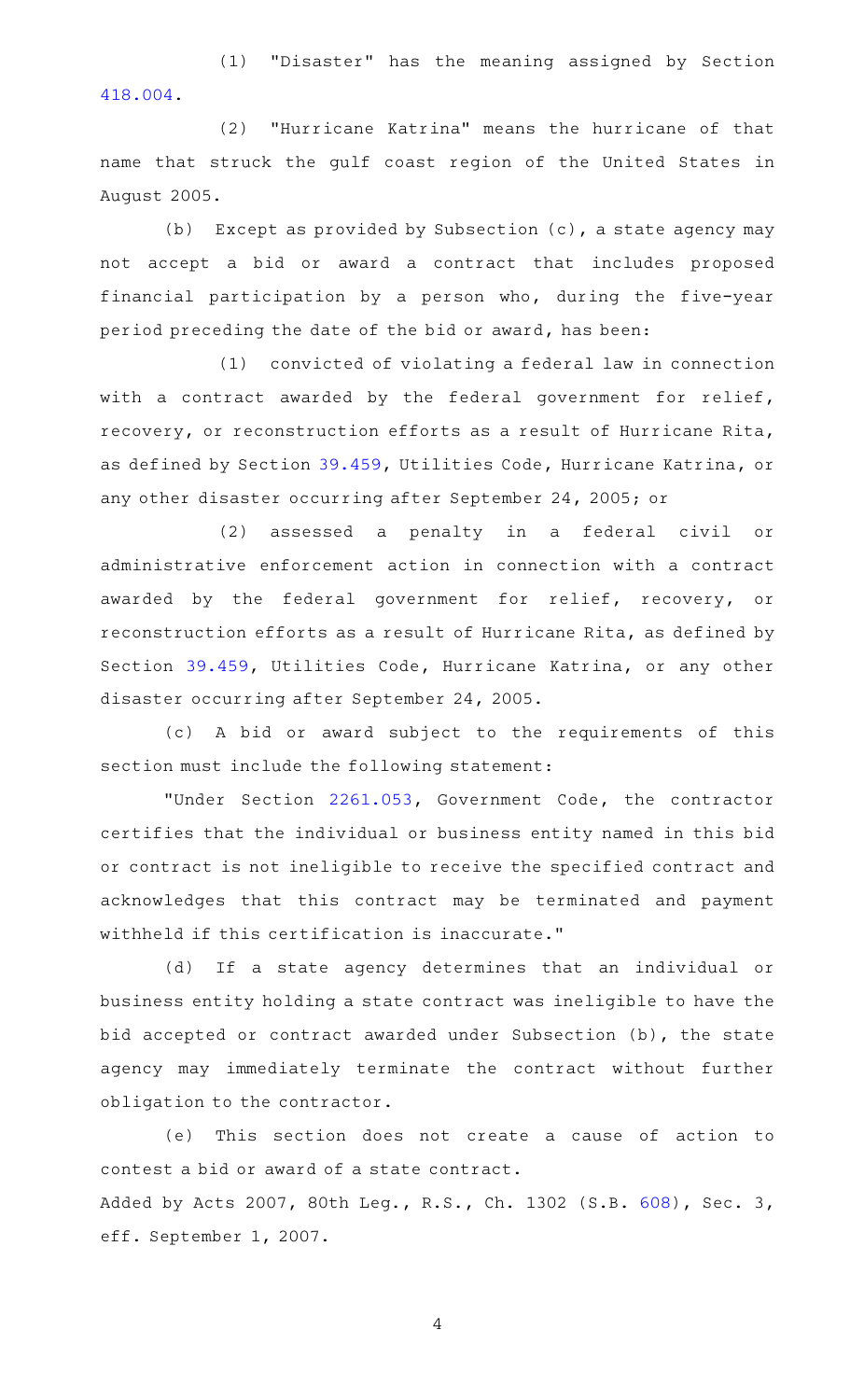Sec. 2261.054. STATEMENT REGARDING VENDOR SELECTION REQUIRED FOR CERTAIN CONTRACT AWARDS. If a state agency awards a contract to a vendor who did not receive the highest score in an assessment process certified under Section [2261.0525,](http://www.statutes.legis.state.tx.us/GetStatute.aspx?Code=GV&Value=2261.0525) the agency shall state in writing in the contract file the reasons for making the award.

Added by Acts 2019, 86th Leg., R.S., Ch. 953 (S.B. [65](http://www.legis.state.tx.us/tlodocs/86R/billtext/html/SB00065F.HTM)), Sec. 23, eff. September 1, 2019.

#### SUBCHAPTER C. CONTRACT PROVISIONS

Sec. 2261.101. REMEDIES AND SANCTIONS SCHEDULES. (a) Each state agency shall create and incorporate in each of its contracts for goods or services that are subject to this chapter a remedies schedule, a graduated sanctions schedule, or both, for breach of the contract or substandard performance under the contract.

(b) State agencies shall design fair and feasible standards that will hold contractors accountable for breach of contract or substandard performance under a contract without diminishing the number of able providers who are willing to contract with the state. Added by Acts 1999, 76th Leg., ch. 1498, Sec. 5, eff. Sept. 1, 1999. Renumbered from Sec. 2259.101 by Acts 2001, 77th Leg., ch. 1420, Sec. 21.001(71), eff. Sept. 1, 2001.

Sec. 2261.102. LIABILITY INSURANCE COVERAGE REQUIRED. Each state agency shall, when feasible, include provisions in each of its contracts for goods or services that are subject to this chapter that require the contractor to carry director or officer liability insurance coverage in an amount not less than the value of the contract that is sufficient to protect the interests of the state in the event an actionable act or omission by a director or officer of the contractor damages the state 's interests.

Added by Acts 1999, 76th Leg., ch. 1498, Sec. 5, eff. Sept. 1, 1999. Renumbered from Sec. 2259.102 by Acts 2001, 77th Leg., ch. 1420, Sec. 21.001(71), eff. Sept. 1, 2001.

### SUBCHAPTER D. PAYMENT AND REIMBURSEMENT METHODS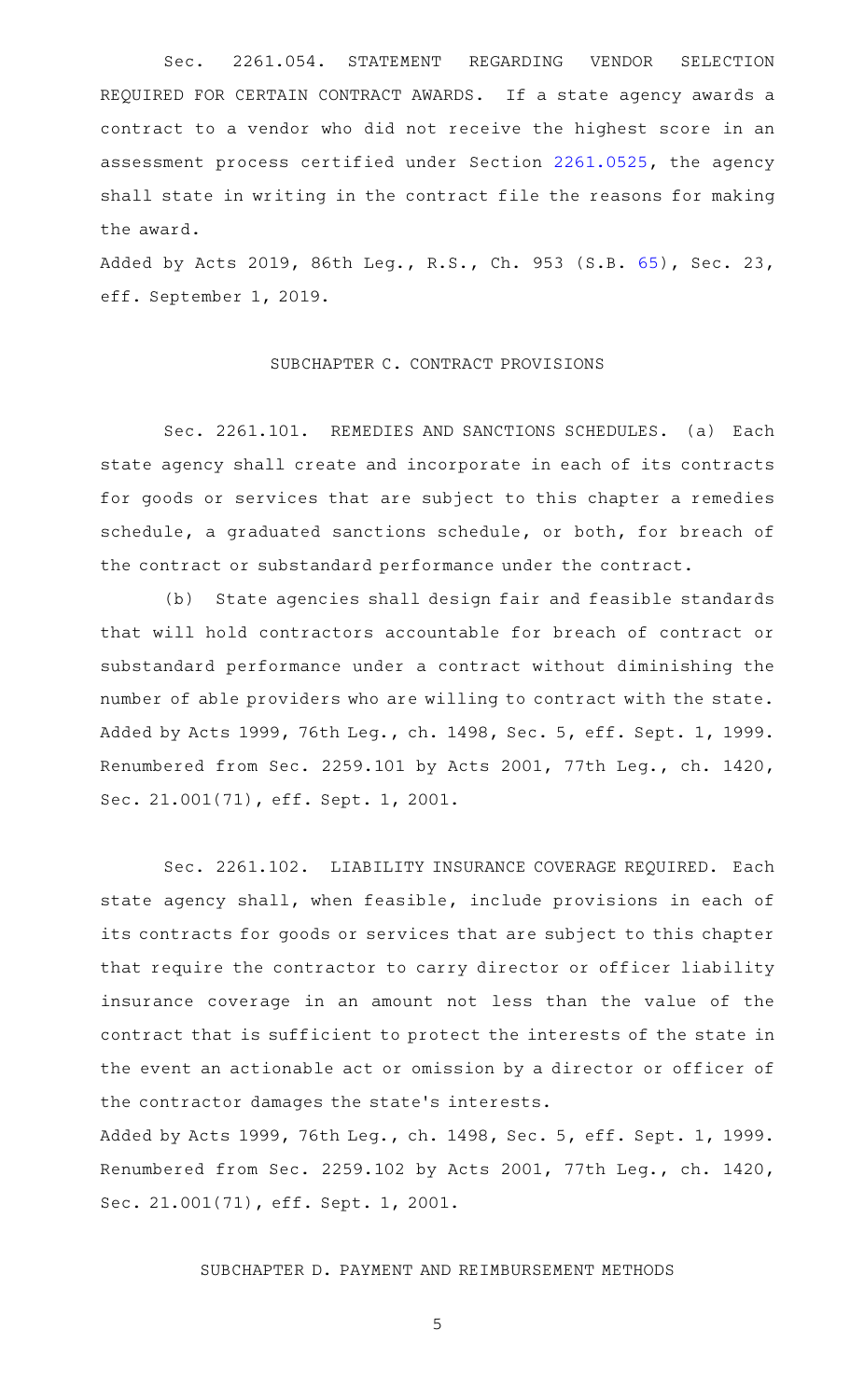Sec. 2261.151. REEVALUATION OF PAYMENT AND REIMBURSEMENT RATES. (a) To ensure that its payment and reimbursement methods and rates are appropriate, each state agency that makes procurements to which this chapter applies shall reevaluate at least biennially its payment and reimbursement methods and rates, especially methods and rates based on historical funding levels or on a formula established by agency rule rather than being based on reasonable and necessary actual costs incurred.

(b) A state agency shall submit formal rate reevaluation information to the Legislative Budget Board and the comptroller on request.

Added by Acts 1999, 76th Leg., ch. 1498, Sec. 5, eff. Sept. 1, 1999. Renumbered from Sec. 2259.151 by Acts 2001, 77th Leg., ch. 1420, Sec. 21.001(71), eff. Sept. 1, 2001.

## SUBCHAPTER E. CONTRACTOR OVERSIGHT AND LIABILITY

Sec. 2261.201. DOUBLE-BILLING. Each state agency that makes procurements to which this chapter applies shall design and implement procedures to detect and report double-billing by contractors.

Added by Acts 1999, 76th Leg., ch. 1498, Sec. 5, eff. Sept. 1, 1999. Renumbered from Sec. 2259.201 by Acts 2001, 77th Leg., ch. 1420, Sec. 21.001(71), eff. Sept. 1, 2001.

Sec. 2261.202. CONTRACT MONITORING RESPONSIBILITIES. As one of its contract management policies, each state agency that makes procurements to which this chapter applies shall establish and adopt by rule a policy that clearly defines the contract monitoring roles and responsibilities, if any, of internal audit staff and other inspection, investigative, or audit staff. Added by Acts 1999, 76th Leg., ch. 1498, Sec. 5, eff. Sept. 1, 1999. Renumbered from Sec. 2259.202 by Acts 2001, 77th Leg., ch. 1420, Sec. 21.001(71), eff. Sept. 1, 2001.

Sec. 2261.203. COMPARABLE COSTS. Each state agency that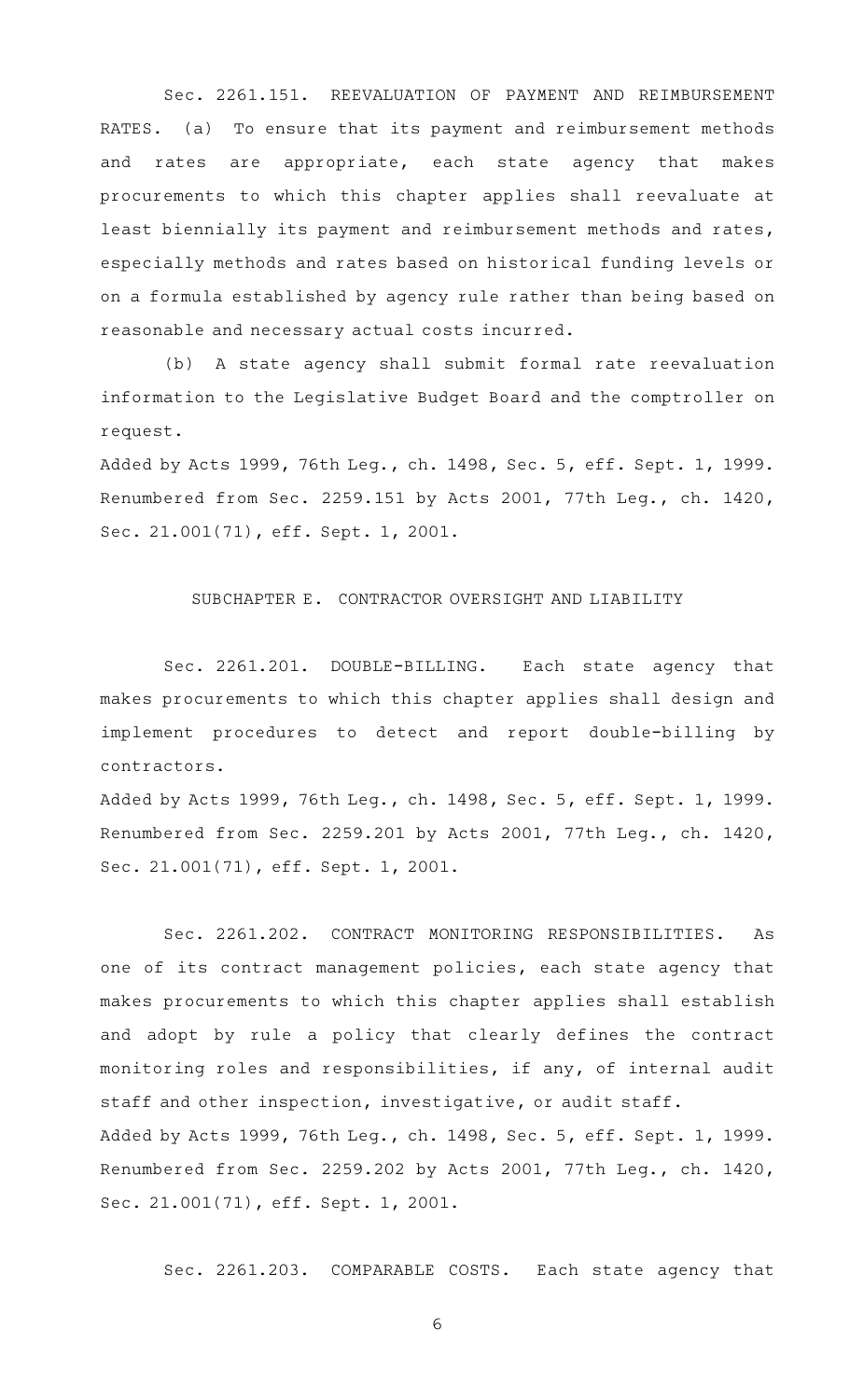makes procurements to which this chapter applies shall monitor performance under a contract to verify that comparable costs are being charged for comparable goods and services.

Added by Acts 1999, 76th Leg., ch. 1498, Sec. 5, eff. Sept. 1, 1999. Renumbered from Sec. 2259.203 by Acts 2001, 77th Leg., ch. 1420, Sec. 21.001(71), eff. Sept. 1, 2001. Amended by Acts 2003, 78th Leg., ch. 785, Sec. 43, eff. Sept. 1, 2003.

Sec. 2261.204. LIABILITY PROVISIONS. (a) Each state agency shall include in the contract file for each of its contracts for goods or services subject to this chapter a written explanation of the agency 's decision to include or not include in the contract a provision for liquidated damages or another form of liability for damages caused by the contractor.

(b) A contract file must also include, if applicable, a written justification for any provision in the contract that limits the liability of a contractor for damages.

(c) If an extension of a state agency's contract described by Subsection (a) modifies a provision for liquidated damages or another provision relating to a contractor 's liability for damages, the agency must amend the written explanation or justification required by this section to include a justification for the modification.

Added by Acts 2019, 86th Leg., R.S., Ch. 953 (S.B. [65](http://www.legis.state.tx.us/tlodocs/86R/billtext/html/SB00065F.HTM)), Sec. 25, eff. September 1, 2019.

# SUBCHAPTER F. ETHICS, REPORTING, AND APPROVAL REQUIREMENTS FOR CERTAIN CONTRACTS

Sec. 2261.251. APPLICABILITY OF SUBCHAPTER. (a) Notwithstanding Section [2261.001,](http://www.statutes.legis.state.tx.us/GetStatute.aspx?Code=GV&Value=2261.001) this subchapter applies to the Texas Department of Transportation and to an institution of higher education acquiring goods or services under Section [51.9335](http://www.statutes.legis.state.tx.us/GetStatute.aspx?Code=ED&Value=51.9335) or [73.115](http://www.statutes.legis.state.tx.us/GetStatute.aspx?Code=ED&Value=73.115), Education Code.

(b) This subchapter does not apply to a contract of the Employees Retirement System of Texas except for a contract with a nongovernmental entity for claims administration of a group health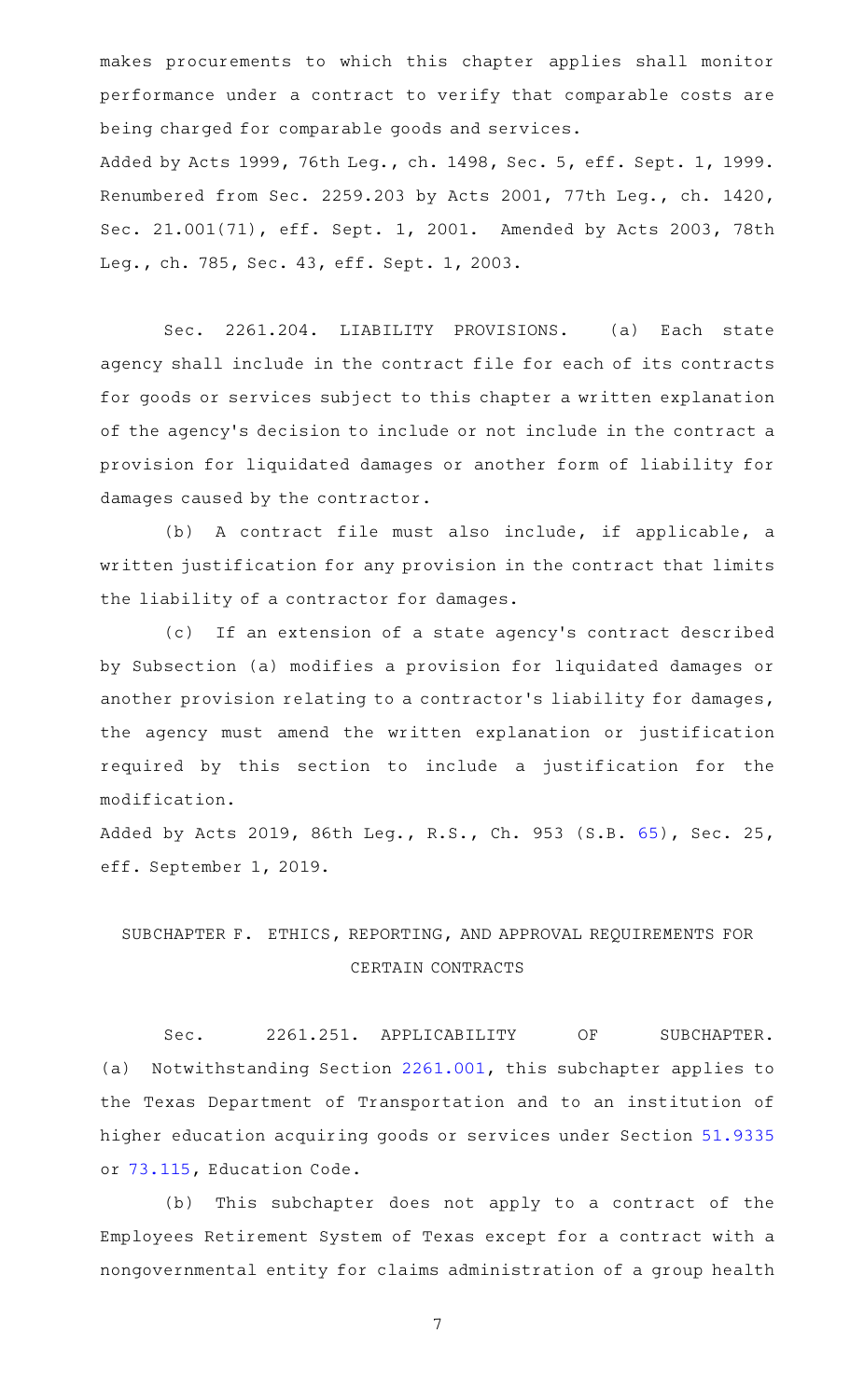benefit plan under Subtitle H, Title 8, Insurance Code. Added by Acts 2015, 84th Leg., R.S., Ch. 326 (S.B. [20](http://www.legis.state.tx.us/tlodocs/84R/billtext/html/SB00020F.HTM)), Sec. 18, eff. September 1, 2015. Amended by:

Acts 2019, 86th Leg., R.S., Ch. 953 (S.B. [65\)](http://www.legis.state.tx.us/tlodocs/86R/billtext/html/SB00065F.HTM), Sec. 26, eff. September 1, 2019.

Sec. 2261.252. DISCLOSURE OF POTENTIAL CONFLICTS OF INTEREST; CERTAIN CONTRACTS PROHIBITED. (a) Each state agency employee or official who is involved in procurement or in contract management for a state agency shall disclose to the agency any potential conflict of interest specified by state law or agency policy that is known by the employee or official with respect to any contract with a private vendor or bid for the purchase of goods or services from a private vendor by the agency.

(a-1)AAA state agency employee or official is required to disclose under Subsection (a) any potential conflict of interest specified by state law or agency policy that is known by the employee or official at any time during:

 $(1)$  the procurement process, from the initial request for bids for the purchase of goods or services from a private vendor until the completed final delivery of the goods or services; or

 $(2)$  the term of a contract with a private vendor.

(b) A state agency may not enter into a contract for the purchase of goods or services with a private vendor with whom any of the following agency employees or officials have a financial interest:

(1) a member of the agency's governing body;

 $(2)$  the governing official, executive director, general counsel, chief procurement officer, or procurement director of the agency; or

(3) a family member related to an employee or official described by Subdivision (1) or (2) within the second degree by affinity or consanguinity.

(c)AAA state agency employee or official has a financial interest in a person if the employee or official:

(1) owns or controls, directly or indirectly, an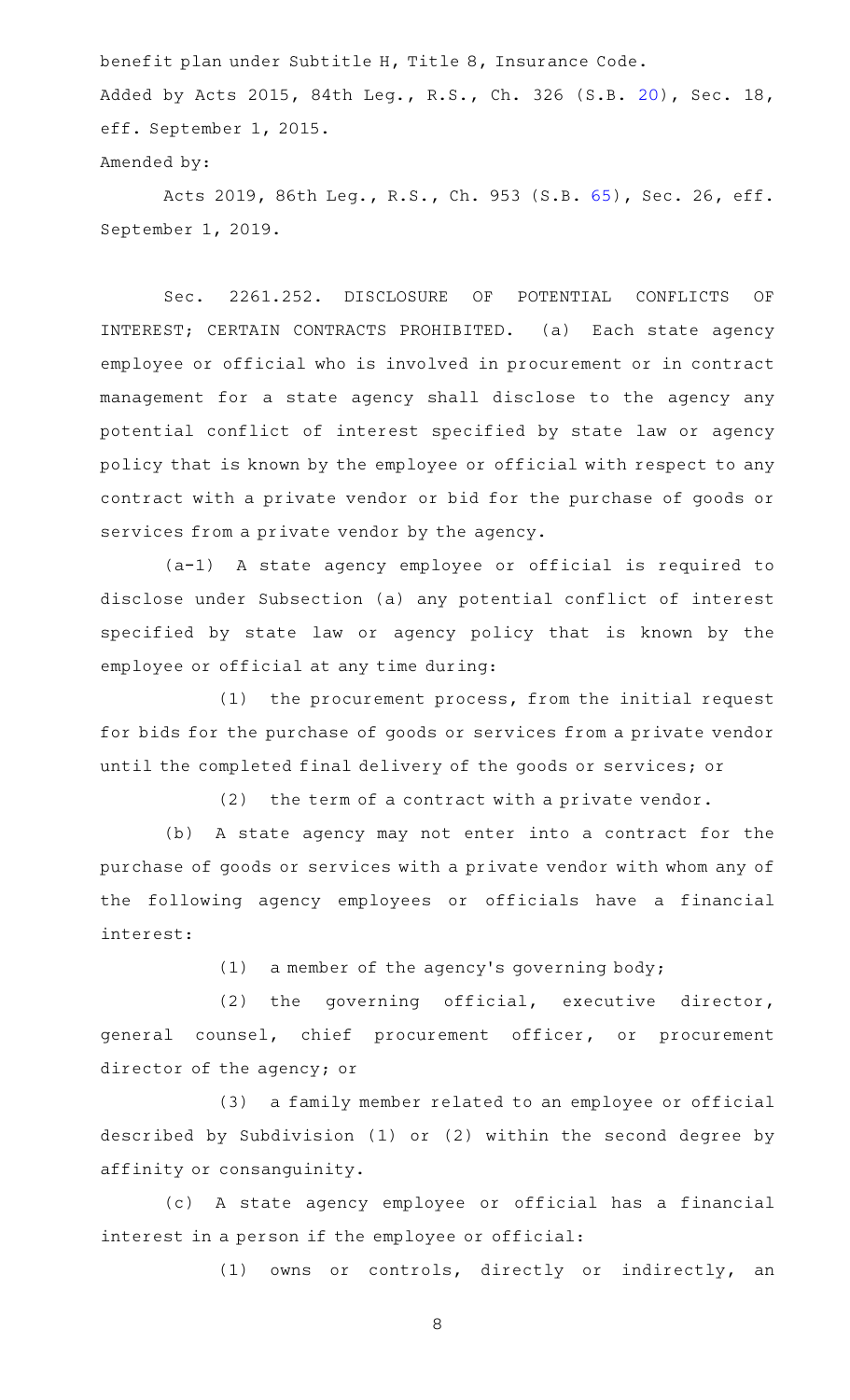ownership interest of at least one percent in the person, including the right to share in profits, proceeds, or capital gains; or

(2) could reasonably foresee that a contract with the person could result in a financial benefit to the employee or official.

(d) A financial interest prohibited by this section does not include a retirement plan, a blind trust, insurance coverage, or an ownership interest of less than one percent in a corporation.

(e) This section applies only to a contract for the purchase of goods or services solicited through a purchase order if the amount of the purchase order exceeds \$25,000.

(f) Section  $51.923$ , Education Code, governs the conflicts of interest of the members of the governing board of an institution of higher education, as those terms are defined by Section [61.003](http://www.statutes.legis.state.tx.us/GetStatute.aspx?Code=ED&Value=61.003), Education Code, and this section does not apply to those members. Added by Acts 2015, 84th Leg., R.S., Ch. 326 (S.B. [20](http://www.legis.state.tx.us/tlodocs/84R/billtext/html/SB00020F.HTM)), Sec. 18, eff. September 1, 2015.

Amended by:

Acts 2017, 85th Leg., R.S., Ch. 556 (S.B. [533](http://www.legis.state.tx.us/tlodocs/85R/billtext/html/SB00533F.HTM)), Sec. 9, eff. September 1, 2017.

Sec. 2261.253. REQUIRED POSTING OF CERTAIN CONTRACTS; ENHANCED CONTRACT AND PERFORMANCE MONITORING. (a) For each contract for the purchase of goods or services from a private vendor, each state agency shall post on its Internet website:

 $(1)$  each contract the agency enters into, including contracts entered into without inviting, advertising for, or otherwise requiring competitive bidding before selection of the contractor, until the contract expires or is completed;

(2) the statutory or other authority under which a contract that is not competitively bid under Subdivision (1) is entered into without compliance with competitive bidding procedures; and

(3) the request for proposals related to a competitively bid contract included under Subdivision (1) until the contract expires or is completed.

(b) A state agency monthly may post contracts described by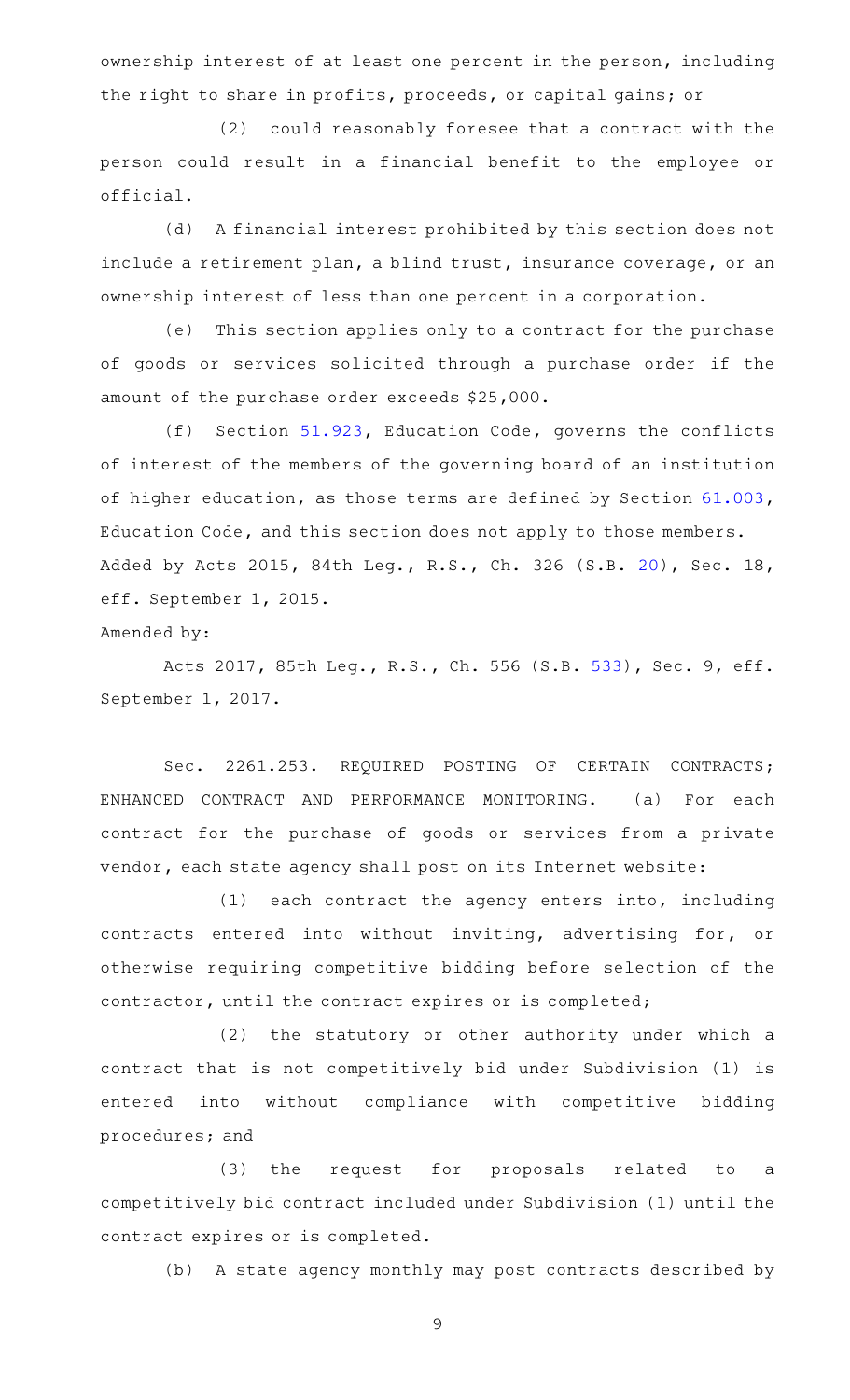Subsection (a) that are valued at less than \$15,000.

(c) Each state agency by rule shall establish a procedure to identify each contract that requires enhanced contract or performance monitoring and submit information on the contract to the agency's governing body or, if the agency is not governed by a multimember governing body, the officer who governs the agency. The agency's contract management office or procurement director shall immediately notify the agency 's governing body or governing official, as appropriate, of any serious issue or risk that is identified with respect to a contract monitored under this subsection.

(d) This section does not apply to a memorandum of understanding, interagency contract, interlocal agreement, or contract for which there is not a cost.

(e)AAA state agency that posts a contract on its Internet website as required under this section shall redact from the posted contract:

 $(1)$  information that is confidential under law;

(2) information the attorney general determines is excepted from public disclosure under Chapter [552;](http://www.statutes.legis.state.tx.us/GetStatute.aspx?Code=GV&Value=552) and

(3) the social security number of any individual.

(f) The redaction of information under Subsection (e) does not exempt the information from the requirements of Section [552.021](http://www.statutes.legis.state.tx.us/GetStatute.aspx?Code=GV&Value=552.021) or [552.221.](http://www.statutes.legis.state.tx.us/GetStatute.aspx?Code=GV&Value=552.221)

 $(g)$  Subsection (a) does not apply to:

(1) a contract posted on the major contracts database established under Section [322.020;](http://www.statutes.legis.state.tx.us/GetStatute.aspx?Code=GV&Value=322.020) or

(2) a contract of an institution of higher education that is valued at less than \$15,000 and paid with money other than funds appropriated to the institution by this state.

 $(h)$  In this section, "institution of higher education" has the meaning assigned by Section [61.003,](http://www.statutes.legis.state.tx.us/GetStatute.aspx?Code=ED&Value=61.003) Education Code, except that the term does not include a public junior college.

Added by Acts 2015, 84th Leg., R.S., Ch. 326 (S.B. [20](http://www.legis.state.tx.us/tlodocs/84R/billtext/html/SB00020F.HTM)), Sec. 18, eff. September 1, 2015.

Amended by:

Acts 2017, 85th Leg., R.S., Ch. 556 (S.B. [533\)](http://www.legis.state.tx.us/tlodocs/85R/billtext/html/SB00533F.HTM), Sec. 10, eff.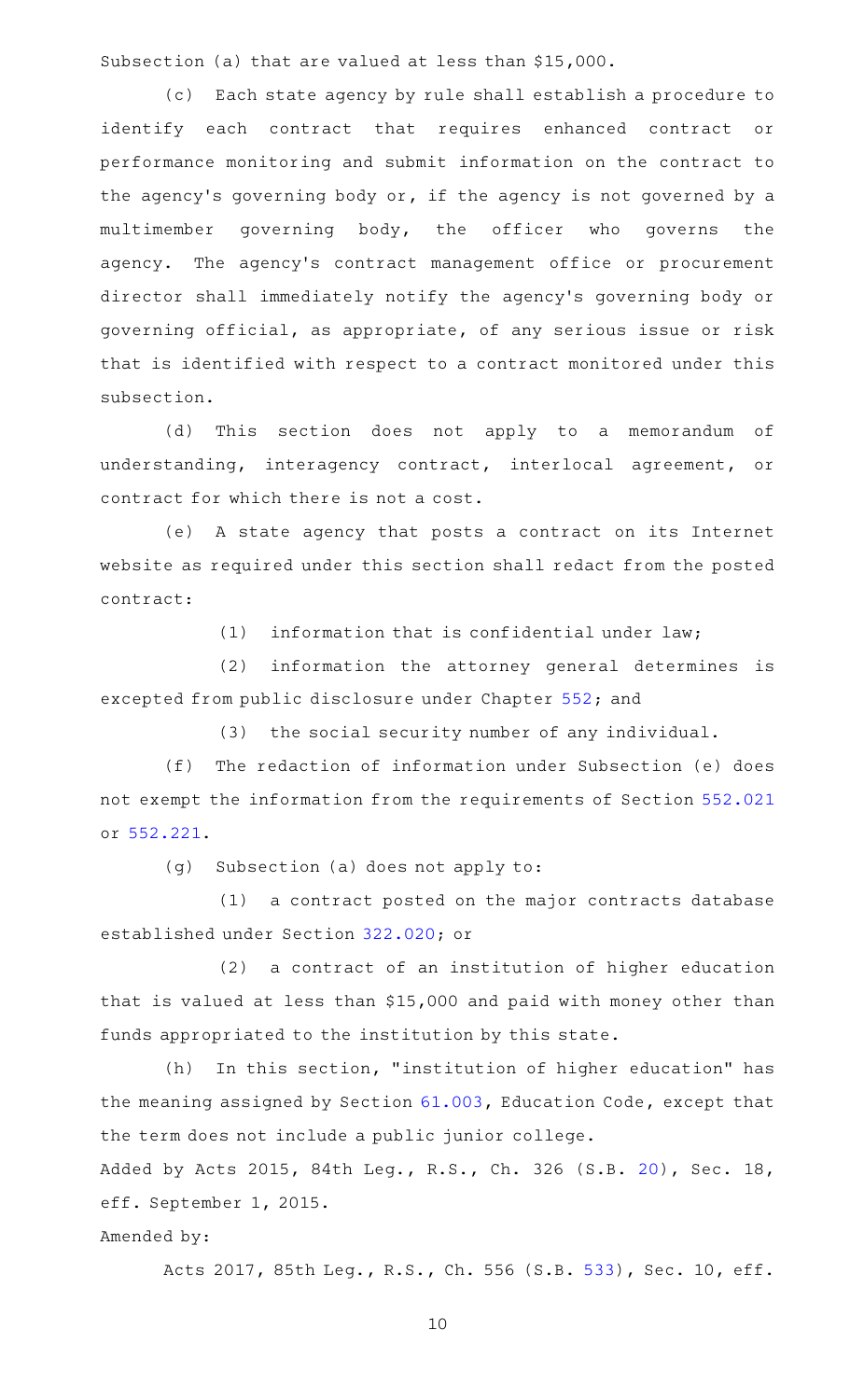September 1, 2017.

Sec. 2261.254. CONTRACTS WITH VALUE EXCEEDING \$1 MILLION. (a) For each contract for the purchase of goods or services that has a value exceeding \$1 million, a state agency shall develop and implement contract reporting requirements that provide information on:

(1) compliance with financial provisions and delivery schedules under the contract;

(2) corrective action plans required under the contract and the status of any active corrective action plan; and

(3) any liquidated damages assessed or collected under the contract.

(b) Each state agency shall verify:

(1) the accuracy of any information reported under Subsection (a) that is based on information provided by a contractor; and

(2) the delivery time of goods or services scheduled for delivery under the contract.

(c) Except as provided by Subsection  $(d)$ , a state agency may enter into a contract for the purchase of goods or services that has a value exceeding \$1 million only if:

(1) the governing body of the state agency approves the contract and the approved contract is signed by the presiding officer of the governing body; or

(2) for a state agency that is not governed by a multimember governing body, the officer who governs the agency approves and signs the contract.

(d) The governing body or governing official of a state agency, as appropriate, may delegate to the executive director or a deputy executive director of the agency the approval and signature authority under Subsection (c).

(e)AAA highway construction, engineering services, or maintenance contract that is in compliance with all applicable laws related to procuring engineering services or construction bidding and that is awarded by the Texas Department of Transportation under Subchapter [A](http://www.statutes.legis.state.tx.us/GetStatute.aspx?Code=TN&Value=223.001), Chapter [223,](http://www.statutes.legis.state.tx.us/GetStatute.aspx?Code=TN&Value=223) Transportation Code, is not required to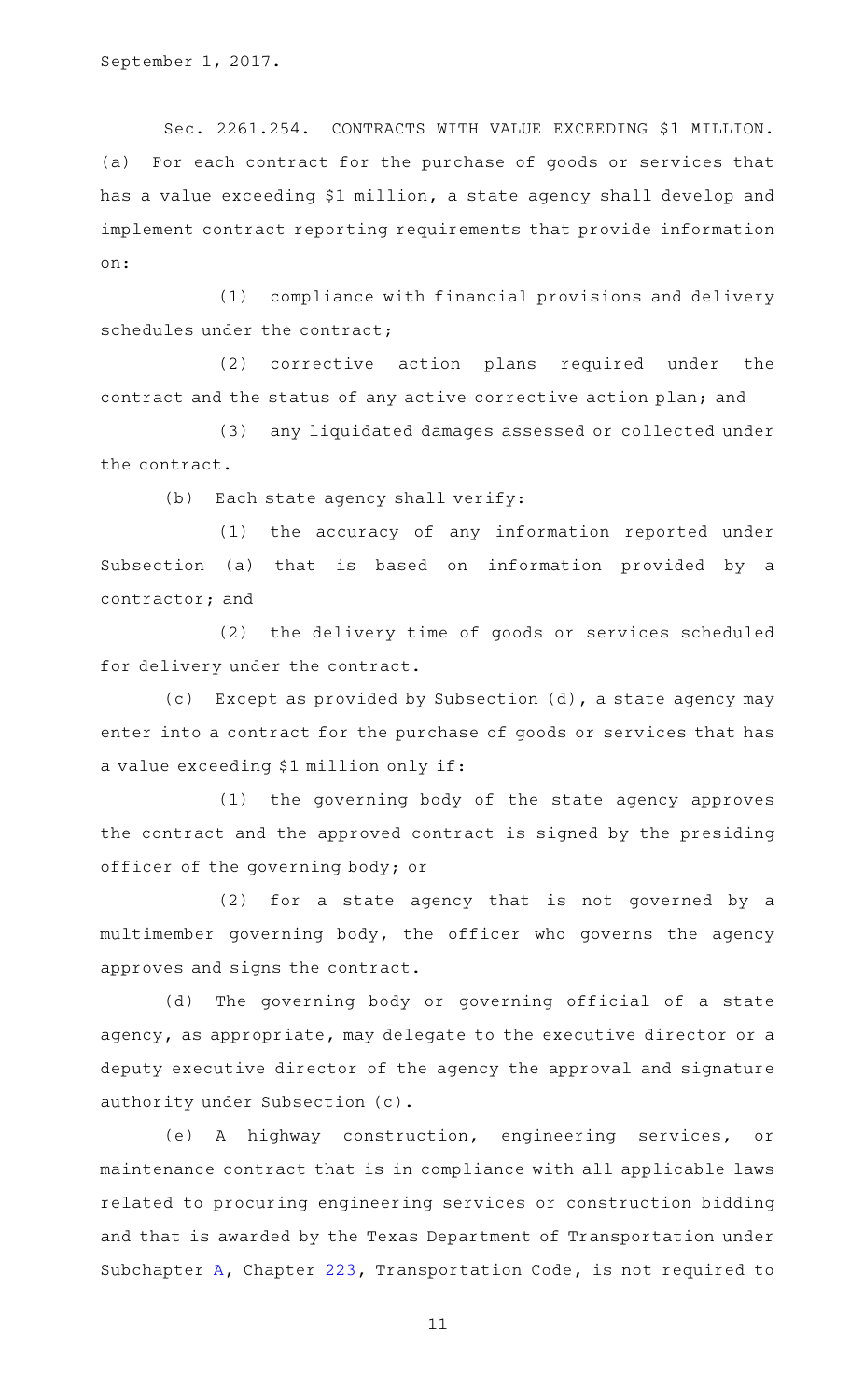be signed by a member of the Texas Transportation Commission or the executive director of the department. This exception does not apply to expedited highway improvement contracts under Subchapter [C,](http://www.statutes.legis.state.tx.us/GetStatute.aspx?Code=TN&Value=223.101) Chapter [223,](http://www.statutes.legis.state.tx.us/GetStatute.aspx?Code=TN&Value=223) Transportation Code, a comprehensive development agreement entered into under Subchapter [E](http://www.statutes.legis.state.tx.us/GetStatute.aspx?Code=TN&Value=223.201), Chapter [223](http://www.statutes.legis.state.tx.us/GetStatute.aspx?Code=TN&Value=223), Transportation Code, a design-build contract entered into under Subchapter [F,](http://www.statutes.legis.state.tx.us/GetStatute.aspx?Code=TN&Value=223.241) Chapter [223](http://www.statutes.legis.state.tx.us/GetStatute.aspx?Code=TN&Value=223), Transportation Code, or any other contract entered into by the Texas Department of Transportation. Added by Acts 2015, 84th Leg., R.S., Ch. 326 (S.B. [20](http://www.legis.state.tx.us/tlodocs/84R/billtext/html/SB00020F.HTM)), Sec. 18, eff. September 1, 2015.

## Amended by:

Acts 2019, 86th Leg., R.S., Ch. 953 (S.B. [65\)](http://www.legis.state.tx.us/tlodocs/86R/billtext/html/SB00065F.HTM), Sec. 27, eff. September 1, 2019.

Sec. 2261.255. CONTRACTS WITH VALUE EXCEEDING \$5 MILLION. For each state agency contract for the purchase of goods or services that has a value exceeding \$5 million, the contract management office or procurement director of the agency must:

(1) verify in writing that the solicitation and purchasing methods and contractor selection process comply with state law and agency policy; and

 $(2)$  submit to the governing body of the agency, or governing official of the agency if the agency is not governed by a multimember governing body, information on any potential issue that may arise in the solicitation, purchasing, or contractor selection process.

Added by Acts 2015, 84th Leg., R.S., Ch. 326 (S.B. [20](http://www.legis.state.tx.us/tlodocs/84R/billtext/html/SB00020F.HTM)), Sec. 18, eff. September 1, 2015.

Sec. 2261.256. ACCOUNTABILITY AND RISK ANALYSIS PROCEDURE; CONTRACT MANAGEMENT HANDBOOK. (a) Each state agency shall develop and comply with a purchasing accountability and risk analysis procedure. The procedure must provide for:

 $(1)$  assessing the risk of fraud, abuse, or waste in the contractor selection process, contract provisions, and payment and reimbursement rates and methods for the different types of goods and services for which the agency contracts;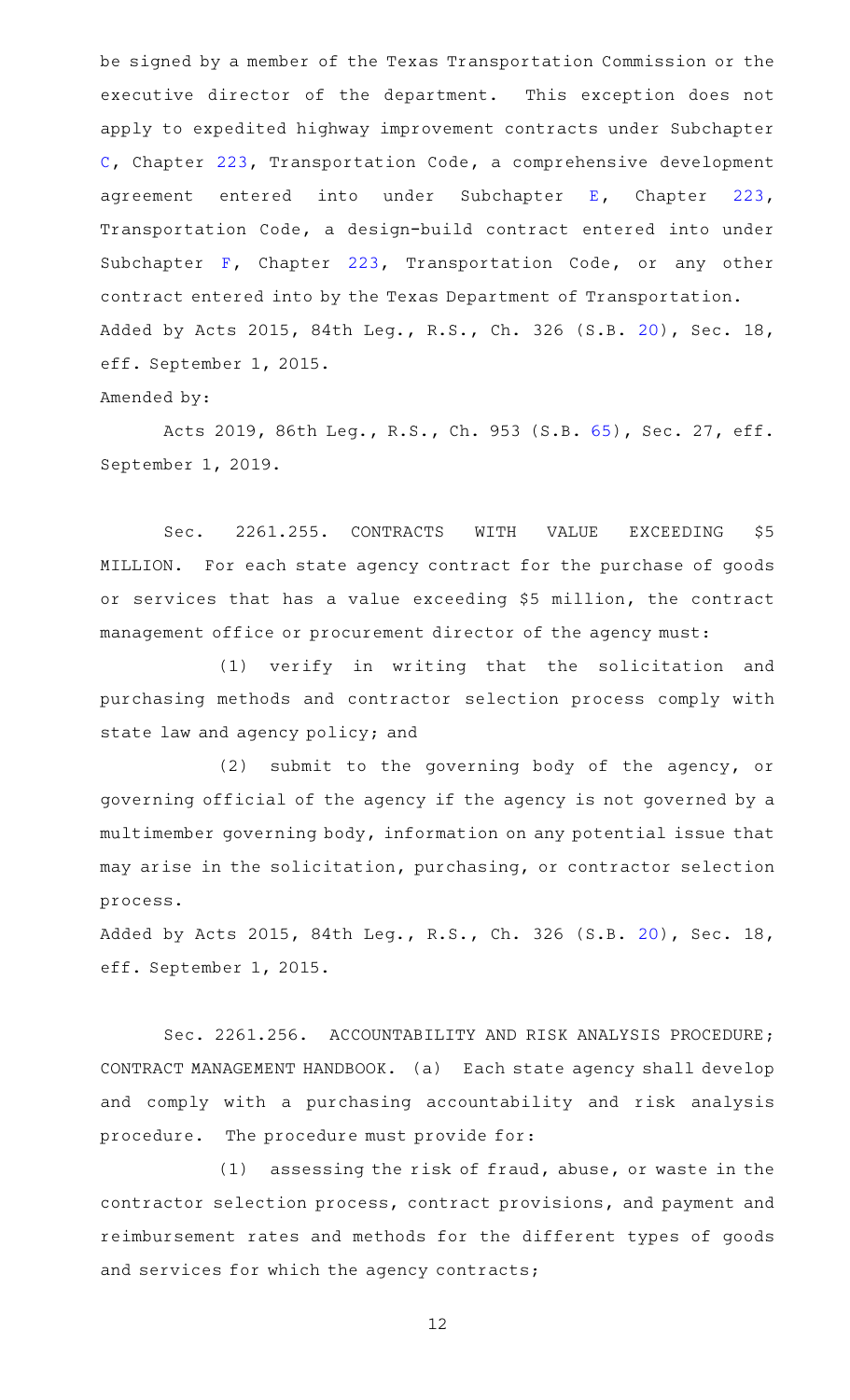(2) identifying contracts that require enhanced contract monitoring or the immediate attention of contract management staff; and

(3) establishing clear levels of purchasing accountability and staff responsibilities related to purchasing.

(b) Each state agency shall publish a contract management handbook that establishes consistent contracting policies and practices to be followed by the agency and that is consistent with the comptroller's contract management guide. The agency's handbook may include standard contract provisions and formats for the agency to incorporate in contracts.

(c) Each state agency shall post on the agency's Internet website the procedures described by Subsections (a)(2) and (3) and submit to the comptroller a link to the web page that includes the procedures. The comptroller shall post on the comptroller's Internet website the web page link submitted by each state agency. Added by Acts 2015, 84th Leg., R.S., Ch. 326 (S.B. [20](http://www.legis.state.tx.us/tlodocs/84R/billtext/html/SB00020F.HTM)), Sec. 18, eff. September 1, 2015.

Sec. 2261.257. CONTRACT DATABASE. (a) Each state agency that becomes a participant in the centralized accounting and payroll systems as authorized by Sections [2101.035](http://www.statutes.legis.state.tx.us/GetStatute.aspx?Code=GV&Value=2101.035) and [2101.036](http://www.statutes.legis.state.tx.us/GetStatute.aspx?Code=GV&Value=2101.036) shall use the system to identify and record each contract entered into by the agency as specified by the rules, policies, or procedures developed by the comptroller.

(b) The comptroller shall provide as necessary information and state agency contract data contained in the centralized accounting and payroll systems to other state agencies with oversight duties, including the Legislative Budget Board, the state auditor 's office, and the Department of Information Resources. Added by Acts 2015, 84th Leg., R.S., Ch. 326 (S.B. [20](http://www.legis.state.tx.us/tlodocs/84R/billtext/html/SB00020F.HTM)), Sec. 18, eff. September 1, 2015.

Sec. 2261.258. MONITORING ASSESSMENT BY STATE AUDITOR. (a) Before July 1 of each year, the state auditor shall assign one of the following ratings to each of the 25 largest state agencies in that state fiscal year as determined by the Legislative Budget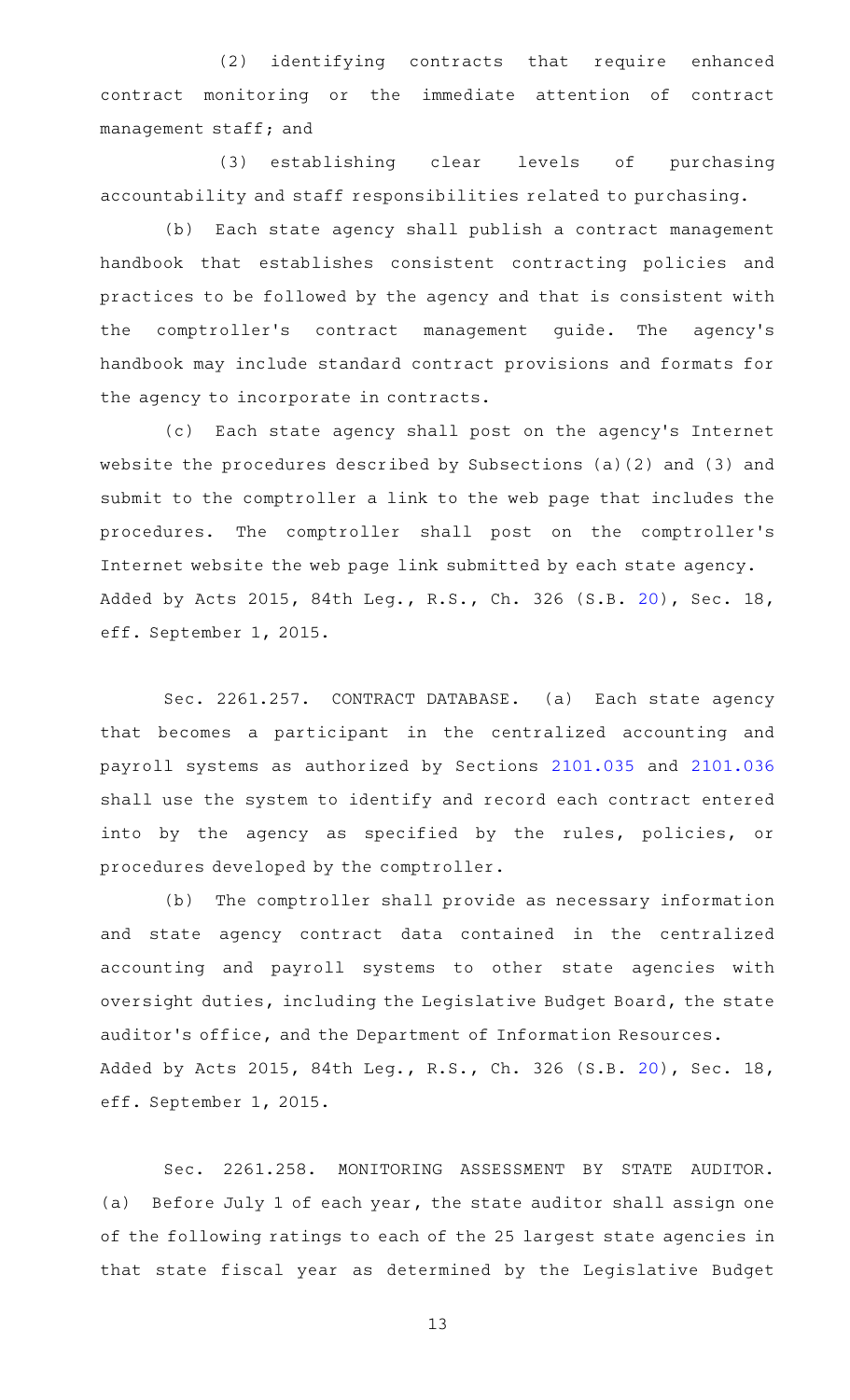Board:

 $(1)$  additional monitoring warranted;

(2) no additional monitoring warranted; or

(3) reduced monitoring warranted.

(b) In assigning a rating to a state agency as required under Subsection (a), the state auditor shall consider the following information, as applicable:

 $(1)$  results of an audit of:

 $(A)$  the agency conducted by the state auditor under Chapter [321](http://www.statutes.legis.state.tx.us/GetStatute.aspx?Code=GV&Value=321); or

(B) the agency's contracts and contract processes and controls conducted by the agency 's internal auditors or by the state auditor;

(2) results of a purchase audit conducted by the comptroller under Section [2155.325](http://www.statutes.legis.state.tx.us/GetStatute.aspx?Code=GV&Value=2155.325);

(3) information reported by the quality assurance team established under Section [2054.158](http://www.statutes.legis.state.tx.us/GetStatute.aspx?Code=GV&Value=2054.158) relating to the agency 's major information resources projects;

(4) information from the Contract Advisory Team established under Subchapter [C,](http://www.statutes.legis.state.tx.us/GetStatute.aspx?Code=GV&Value=2262.101) Chapter [2262](http://www.statutes.legis.state.tx.us/GetStatute.aspx?Code=GV&Value=2262), relating to reviews of the agency's contracts and contract solicitation documents;

(5) information relating to agency findings from a review of the agency conducted by:

(A) the Legislative Budget Board; and

(B) the Sunset Advisory Commission under Chapter 325 (Texas Sunset Act);

(6) the agency's self-reported improvements to the agency 's contracting processes; and

(7) any additional internal analysis provided by the agency.

(c) On or before September 1 of each year, the state auditor shall submit to the comptroller and the Department of Information Resources a report that:

(1) lists each state agency that was assigned a rating under Subsection (a); and

(2) for a state agency that was assigned a rating under Subsection (a)(1) or (3), specifies that additional or reduced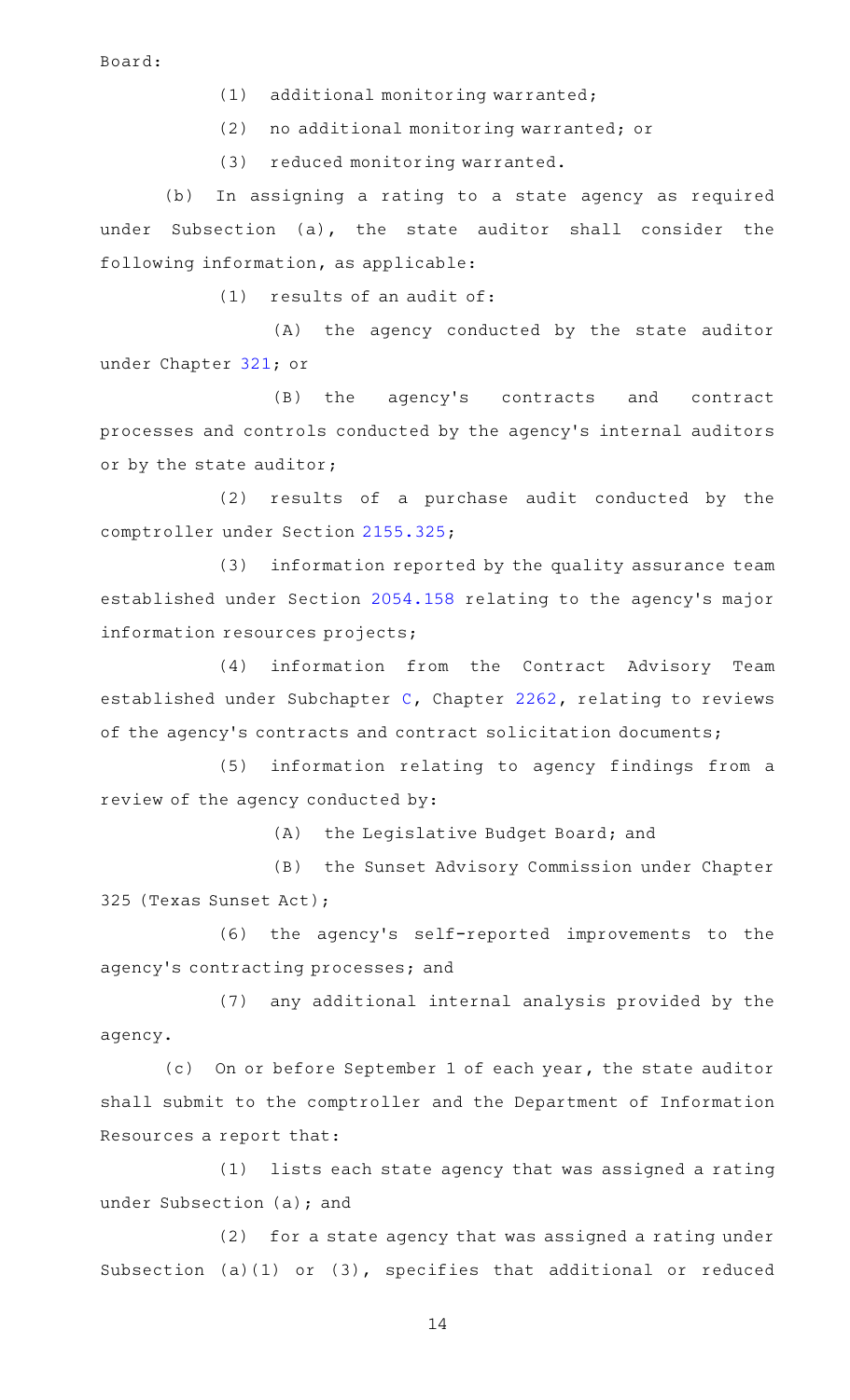monitoring, as applicable, is required during one or more of the following periods:

- (A) contract solicitation development;
- (B) contract formation and award; or
- (C) contract management and termination.

(d) In consultation with the Contract Advisory Team established under Subchapter [C,](http://www.statutes.legis.state.tx.us/GetStatute.aspx?Code=GV&Value=2262.101) Chapter [2262,](http://www.statutes.legis.state.tx.us/GetStatute.aspx?Code=GV&Value=2262) the comptroller by rule shall develop guidelines for the additional or reduced monitoring of a state agency during the periods described by Subsections  $(c)$   $(2)$   $(A)$ ,  $(B)$ , and  $(C)$  for a contract that falls under the monetary thresholds for review or monitoring by the Contract Advisory Team.

(e) In consultation with the quality assurance team established under Section [2054.158,](http://www.statutes.legis.state.tx.us/GetStatute.aspx?Code=GV&Value=2054.158) the Department of Information Resources by rule shall develop guidelines for the additional or reduced monitoring of a state agency during the periods described by Subsections (c)(2)(A), (B), and (C) for a contract that falls under the monetary thresholds for review or monitoring by the quality assurance team.

 $(f)$  The state auditor may request any information necessary from a state agency, the Contract Advisory Team, or the quality assurance team to comply with the requirements of this section, and the agency or team, as applicable, shall provide the requested information.

(g) The state auditor, comptroller, and Department of Information Resources shall share information as necessary to fulfill their respective duties under this section.

(h) The state auditor's duties under this section must be included in the audit plan and approved by the legislative audit committee under Section [321.013](http://www.statutes.legis.state.tx.us/GetStatute.aspx?Code=GV&Value=321.013).

Added by Acts 2019, 86th Leg., R.S., Ch. 953 (S.B. [65](http://www.legis.state.tx.us/tlodocs/86R/billtext/html/SB00065F.HTM)), Sec. 28, eff. September 1, 2019.

Sec. 2261.259. ELECTRONIC COMPLIANCE SUBMISSIONS. A state agency that uses the centralized accounting and payroll system authorized under Sections [2101.035](http://www.statutes.legis.state.tx.us/GetStatute.aspx?Code=GV&Value=2101.035) and [2101.036](http://www.statutes.legis.state.tx.us/GetStatute.aspx?Code=GV&Value=2101.036) or an alternative computer software system for compliance requirements related to the